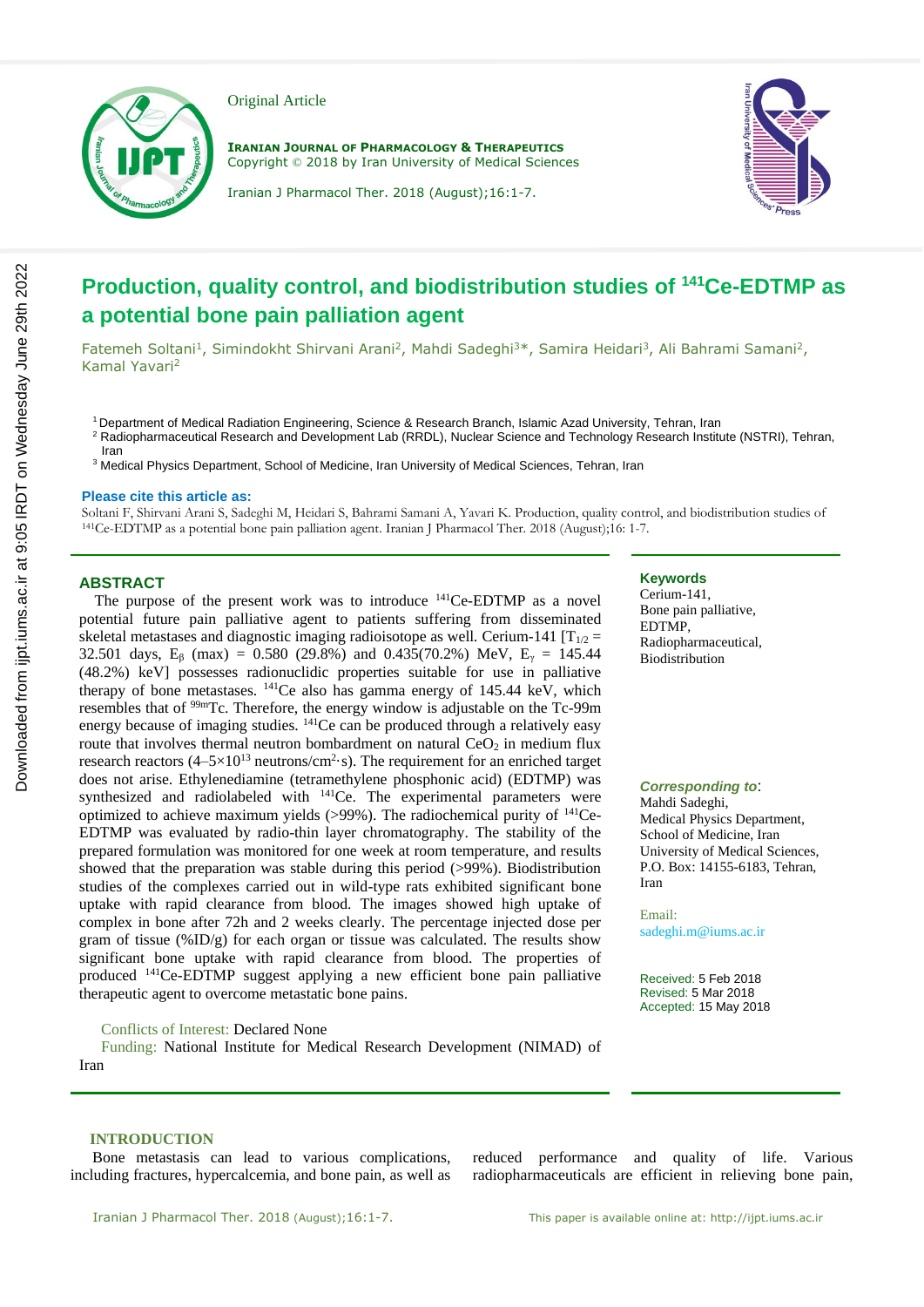which is secondary to bone metastasis. These radioactive agents that are administered intravenously localize specifically to reactive bone sites and deliver radiation to metastatic sites in a highly focal manner because of the nature of the radioactivity emitted (typically beta/electron emission). Application of radioactive agents has been associated with improved mobility in many patients; reduced dependence on narcotic and non-narcotic analgesics, improved performance and quality of life, and in some studies, improved survival. All of these agents can be used alone or in combination with other forms of treatment [1-4].

Particle-emitting bone-seeking radiopharmaceuticals have attracted the attention of the nuclear medicine community over the last three decades for the treatment of pain resulting from osteoblastic metastases. Published data on clinical trials in humans are available for the eight pharmaceuticals, namely,  $^{188}$ Re(Sn)HEDP,  $^{153}$ Smpharmaceuticals, namely,  $^{188}$ Re(Sn)HEDP, ethylenediamine (tetramethylene phosphonic acid) (EDTMP),  $^{90}Y$ -Citrate,  $^{186}Re(Sn)HEDP$ ,  $^{117m}Sn-DTPA$ ,  $^{32}P$ -<br>phosphate,  $^{89}Sr$ -chloride, and  $^{85}Sr$ -chloride. These  $89Sr$ -chloride, and  $85Sr$ -chloride. These pharmaceuticals are reactor-produced and emit a beta particle, except for (Sn)-117 pentetate and strontium-85 (Sr-85), which produce low energy conversion electrons. The major advantage of <sup>89</sup>SrCl2 and <sup>153</sup>Sm-EDTMP is Management of metastatic bone pain that decrease the quality of life. Longer half life of  ${}^{89}SrCl<sub>2</sub>$  compare to  ${}^{153}Sm-$ EDTMP allow to supply this radiopharmaceutical worldwide. Despite the desirable features of <sup>153</sup>Sm, the relatively short half-life of <sup>153</sup>Sm restricts the usage of it in places far away from the reactors. Many investigators because of the more favorable radionuclidic properties of <sup>153</sup>Sm prefer <sup>153</sup>Sm-EDTMP. However, the relatively short half-life of <sup>153</sup>Sm precludes its use from places other than those in close proximity or well-connected to the production site  $[5-12]$ .  $177$ Lu-EDTMP and other phosphonates are also proposed as alternatives to <sup>153</sup>Sm-EDTMP for their long half-life [13-22].

<sup>141</sup>Ce decays to stable <sup>141</sup>Pr by emission of β-particles with the maximum energy of 0.58 MeV. The β-energy of  $141$ Ce is significantly lower than that of  $89$ Sr; hence, the bone marrow dose is expected to be much lower. The presence of accompanying gamma photons, which can be imaged using widely available gamma camera systems, is advantageous in carrying out simultaneous dosimetry and scintigraphy studies.  $^{141}Ce$  can be produced through a relatively easy route that involves thermal neutron bombardment on natural Cerium oxide in medium flux research reactors [23,29]. The requirement for an enriched target does not arise, and radionuclidic impurities are not formed by radiative capture during neutron activation [30]. <sup>141</sup>Ce-ethylenediaminetetra-methylinephosphonic acid agent has been introduced for the effective palliative treatment of skeletal metastases [31]. This type of phosphonate complexes concentrate in the skeleton in proportion to osteoblastic activity [9]. This paper reports the preparation, quality control, and biodistribution studies of <sup>141</sup>Ce-EDTMP complex following imaging to prepare the entry of a new therapeutic radiopharmaceutical in clinical applications in the country.

## **MATERIALS AND METHODS** *Material*

Cerium oxide (spectroscopic grade N99.99% pure) was obtained from E. Merck (Darmstadt, Germany). EDTMP was synthesized and characterized in-house as per reported procedure. All other chemicals were of analytical grade and purchased from established manufacturers. A Whatman 3 MM chromatography paper (UK) was used as the stationary phase. The radiochemical purity of gamma-spectroscopy on the base of 145.44 keV peak was carried out using the HPGe detector. All chemicals were purchased from Sigma-Aldrich Chemical Co. UK. Radio-chromatography was performed by counting Whatman 3 MM using a thin layer chromatography scanner (Bioscan AR2000; Paris, France). Animal studies were performed in accordance with the United Kingdom Biological Council's Guidelines on the Use of Living Animals in Scientific Investigations, 2nd edn.

#### *Synthesis of EDTMP*

EDTMP was synthesized by following a Mannich-type reaction [24] using orthophosphorus acid, 1,2 ethylenediamine, and formaldehyde in strongly acidic medium. In a typical reaction, 1,2-ethylenediamine (5 g, 0.08 mol) was added slowly to a solution of anhydrous orthophosphorus acid (33.66 g, 0.34 mol) in concentrated HCl (33.44 g, 0.92 mol), and the mixture was allowed to reflux. Formaldehyde 37% (10 g, 0.01 mol) was added dropwise for 15 min to the fluxing mixture. Refluxing was continued for another 2 h, and the mixture was then cooled to room temperature overnight. The resultant was added to ethanol, and EDTMP was precipitated in ethanol. The precipitate was filtered under vacuum and was dried in an oven at 60 °C. The precipitate was then purified after recrystallization from water/methanol m.p. 214–215 °C. IR (KBr, v cm<sup>-1</sup>): 3308, 2633, 2311, 1668, 1436, 1356. <sup>1</sup>H-NMR (D<sub>2</sub>O,  $\delta$  ppm): 3.53 (d, J = 12.3 Hz, 8H,-N-CH<sub>2</sub>-P = O), 3.85 (s, 4H, -N-CH<sub>2</sub>-). <sup>13</sup>C NMR (D<sub>2</sub>O,  $\delta$  ppm): 51.63, 52.73. <sup>31</sup>P NMR (D2O, δ ppm): 10.52 [21,22,31,232].

# *Production of <sup>141</sup>Ce*

<sup>141</sup>Ce was produced by thermal neutron bombardment on natural  $CeO<sub>2</sub>$  at the Tehran Research Reactor (TRR) for a period of 7 d at a flux of  $4-5 \times 10^{13}$  neutrons/cm<sup>2</sup>.s. In a typical procedure, 50 mg of  $CeO<sub>2</sub>$  was sealed and irradiated in the reactor after placing it inside an aluminum can. The irradiated powder was cooled for two days and then dissolved in 2 ml of a 1:1 mixture of 30%  $H<sub>2</sub>O<sub>2</sub>$  and 6 M nitric acid heated at 90 °C until all the powder was completely dissolved. The resultant activity was equal to 20 mCi. Heat was then used to take the target to dryness. HCl (2 ml, 0.05 M) was added once the solution was close to dryness. This process was repeated three times to ensure the removal of all nitric acid. The final dissolution was performed with 500 μl of 0.05 M HCl [20]. This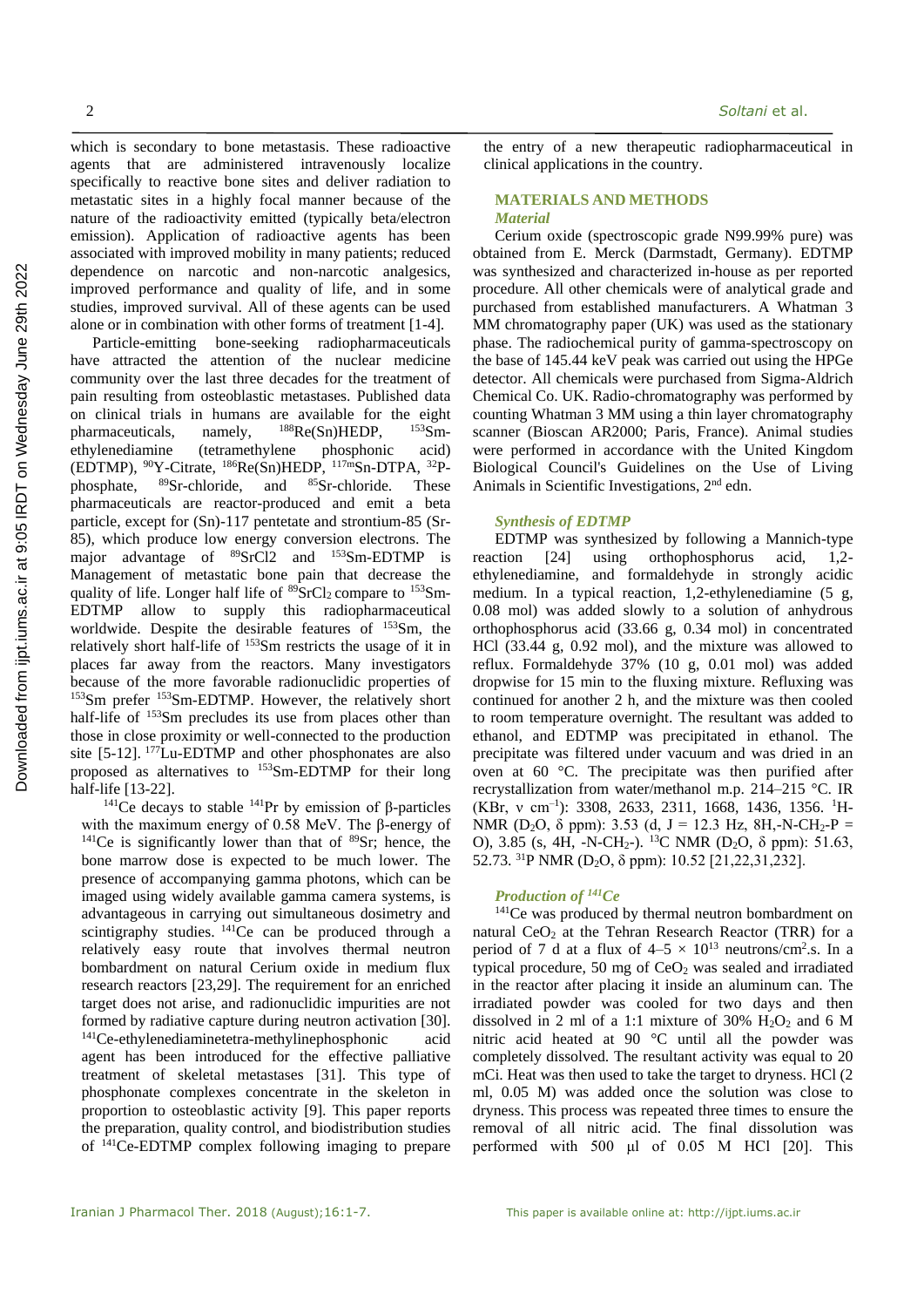

Figure 1. Chemical structure of <sup>141</sup>Ce-EDTMP

radiochemical form was used for the subsequent studies. The radionuclidic purity of the solution was tested for the presence of other radionuclides using HPGe spectroscopy to detect various interfering beta- and gamma-emitting radionuclides.

## *Preparation of <sup>141</sup>Ce-EDTMP complex*

A stock solution of EDTMP was prepared by dissolving EDTMP (250 mg) in NaHCO<sub>3</sub> buffer (5 ml, pH .9). A portion of this solution (1.5 ml of 250 mg/ml EDTMP) was used for the complexation of  $141$ Ce. The pH of the reaction mixture was adjusted to 7, and the mixture was incubated at room temperature for 15 min to facilitate complexation (Fig.1).

The radiochemical purity of the preparation was determined by paper chromatography using two systems. Ammonia/methanol/water (2:20:40 v/v) and Whatman 3 MM were used as eluting solvent and stationary phase for paper chromatography, respectively.

# *Stability of <sup>141</sup>Ce-EDTMP in final formulation*

Coun

60,000 50,000 40,000 30,000 20,000 10,00

The final formulation was stored at 25 °C for seven days to determine the stability. The radiochemical purity of the complex was investigated by frequent ITLC analyses using the aforementioned system.

*Stability of <sup>141</sup>Ce-EDTMP in the presence of human serum*

Ce-141

To determine the stability of the final formulation in human serum, we incubated 50 μCi–60 μCi (100 μl) of complex  $(^{141}Ce$ -EDTMP) in the freshly prepared human serum (500 μl) at 37 °C. The stability was determined by performing frequent ITLC analyses using the aforementioned system.

#### *Biodistribution studies in rats*

Biodistribution studies of the <sup>141</sup>Ce-EDTMP complex were carried out in wild-type rats weighing 190 g–250 g. A volume of 100 ul containing 100 uCi of radioactivity was injected via the lateral tail vein. The animals were sacrificed at 2 h, 4 h, 48 h, 1 week, and 1 month post-injection (pi). The tissue and organs were excised, and the activity associated with each organ/tissue was measured in a flattype NaI (Tl) scintillation counter. The uptake in different organs/tissues was calculated from these data and expressed as % injected dose (% ID/gram).

#### *Scintigraphic studies in rats*

The distribution pattern of <sup>141</sup>Ce-EDTMP complex was determined by carrying out scintigraphic imaging studies in wild type Wistar rats weighing 190 g–250 g. Complex solution (100  $\mu$ l, 100  $\mu$ Ci) and free <sup>141</sup>Ce were injected via the tail vein. Scintigraphic images were recorded at 72 h pi for the <sup>141</sup>Ce-EDTMP injected into the rats by a single-head SPECT system (Siemens) based on 145.44 keV peak. The rat-to-septa distance was 12 cm.

## **RESULT**

Figure 2. γ-ray spectra for <sup>141</sup>Ce chloride solution

996.5

Energy (keV)

1393.4

1195

1591.9

1790.3

## *Production and quality control of <sup>141</sup>Ce*

Irradiation of natural  $CeO<sub>2</sub>$  was performed at a thermal neutron flux of  $4-5 \times 10^{13}$  neutrons/cm<sup>2</sup>.s for 7 d at TRR, and the radionuclide was prepared according to regular methods with a specific activity of 11.1-14.8 MBq/mg (0.3– 0.4 mCi/mg) for radiolabeling use. The gamma ray spectrum of the appropriately diluted  $^{141}$ CeCl<sub>3</sub> solution showed a major peak at 145.44 keV, which is the photo-peak of <sup>141</sup>Ce, and a minor peak at 293 keV, which is the photo-peak associated with the  $^{143}$ Ce decay (Fig. 2). The radioisotope was dissolved in acidic media as a starting sample, further diluted and evaporated to obtain the desired pH and volume,



 $401.2$ 

599.6

1988.7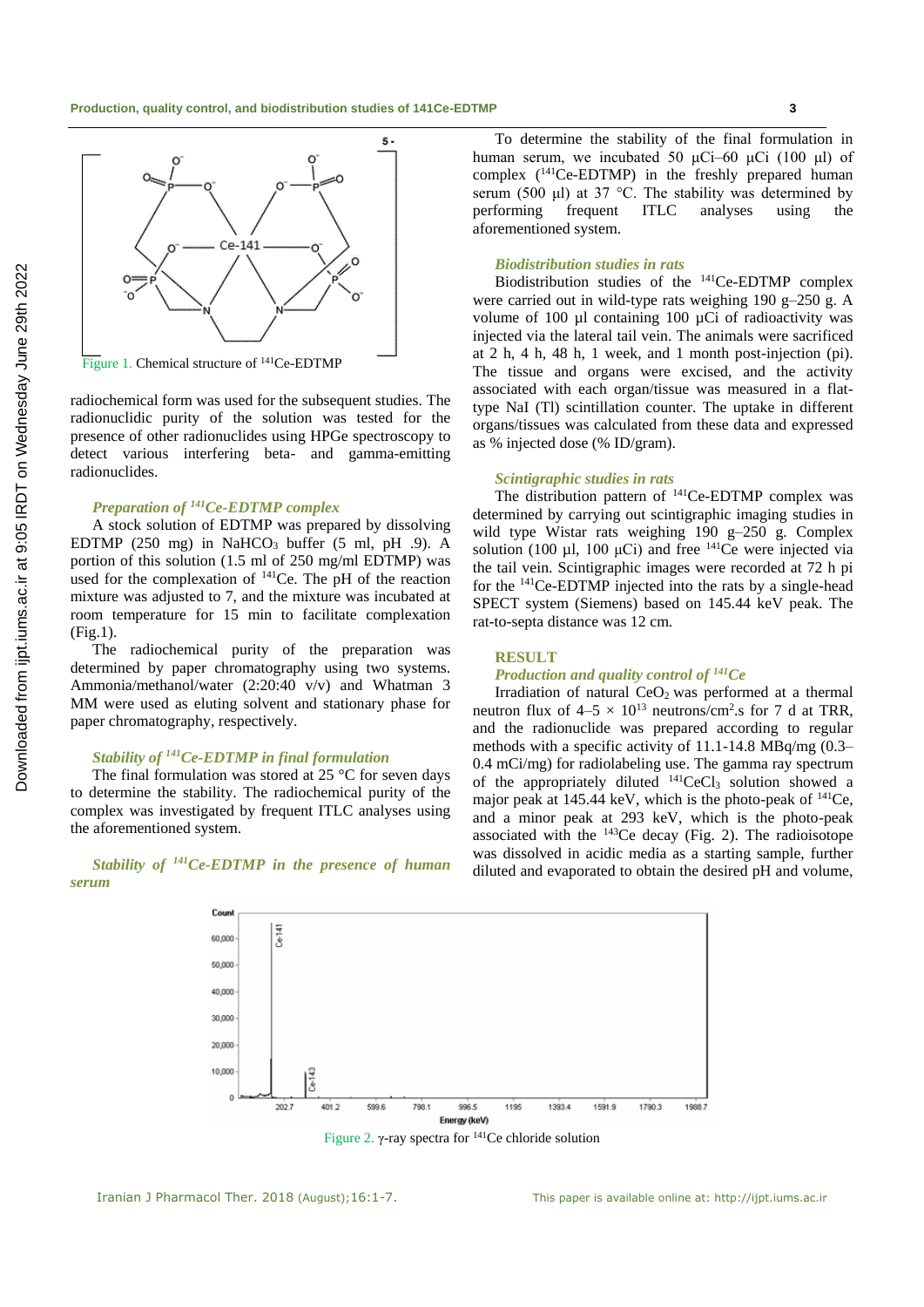and sterile filtered. Ce-143 was produced as a radionuclidic impurity formed by radiative capture during neutron activation of natural target. The ratio of Ce-143 to Ce-141 can be decreased to an acceptable value by increasing the irradiating time to one month and cooling time to one week. Consequently, the absence of any other photo-peaks in the gamma ray spectrum indicated that the  $141$ Ce was produced with a radio-nuclidic purity of >90% [23]. The radiochemical purity of the <sup>141</sup>Ce solution was evaluated in a solvent system using ammonia/methanol/water (2:20:40 v/v) as solvent and Whatman 3MM as stationary phase. The results showed that <sup>141</sup>Ce-EDTMP was in lipophilic form and migrated to high Rf. Figs. 2a and b show ITL chromatography.

# *Preparation of <sup>141</sup>Ce-EDTMP complex*

Various parameters, such as ligand concentration, temperature, pH of reaction, and time, were varied to reach the maximum complexation.

Complexation gradually increased with the increase in ligand concentration and reached ~100% at a ligand to metal ratio of  $\sim 20:1$ . On the variation of reaction pH from 4 to 10, a maximum complexation yield of >99% was achieved at a pH range of 7 to 9. *In vitro* stability studies were performed by incubating the complex at room temperature and showed that the radiochemical purity of the complex remained >96% up to 1 week after preparation. In paper chromatography using ammonia/methanol/water (2:20:40 v/v) as solvent and Whatman 3MM as stationary phase, the <sup>141</sup>Ce-EDTMP complex moved toward the solvent front  $(R_f = 0.9-1)$  and the uncomplexed  $^{141}$ Ce remained at the point of spotting ( $R_f$ ) = 0) under identical conditions (Figs. 3a and 3b). The stability of <sup>141</sup>Ce-EDTMP complex was monitored up to one week after preparation. The complex was stable in the final sample and its radiochemical purity was above 99% even up to 4 weeks after preparation using Whatman 3MM eluted with ammonia/methanol/water (2:20:40 v/v). Stability test was developed for the complex in the presence of human serum at 37 °C using ITLC as aforementioned (Fig. 4).

#### *Biodistribution studies in rats*

The animals were sacrificed by  $CO<sub>2</sub>$  asphyxiation at 2 h, 4 h, 48 h, 1 week, and 1 month pi. Dissection began by drawing blood from the aorta, followed by removing the heart, spleen, bone, kidneys, liver, intestine, and stomach and lungs. The tissue uptakes were calculated as the percent of area under the curve of the related photo peak per gram of tissue (% ID/g).

The biodistribution of <sup>141</sup>Ce cation was determined in wild-type animals for 2 h–48 h and 1 week pi (Fig. 5).

The liver uptake of the cation was comparable to many other radio-lanthanides mimicking calcium cation accumulation. The blood content was low at all-time intervals, indicating the rapid removal of activity in the circulation. The lung did not demonstrate significant uptake, but was in accordance with other cation accumulation rates. Bone uptake for the cation increased up to 1.1% up to 4 h



Figure 3. TLC-chromatogram of (a)  $^{141}$ CeCl<sub>3</sub> and (b)  $^{141}$ Ce-EDTMP solutions in NH4OH/MeOH/H2O:2/20/40, Whatman 3 MM.



Figure 4. TLC-chromatogram of <sup>141</sup>Ce-EDTMP in the presence of human serum at 37 °C using NH4OH/MeOH/H2O:2/20/40, Whatman 3 MM

and then decreased to 0.7% in one week. The spleen exhibited relatively significant uptake, which was possibly related to reticuloendothelial uptake.  $Ce^{3+}$  is a water soluble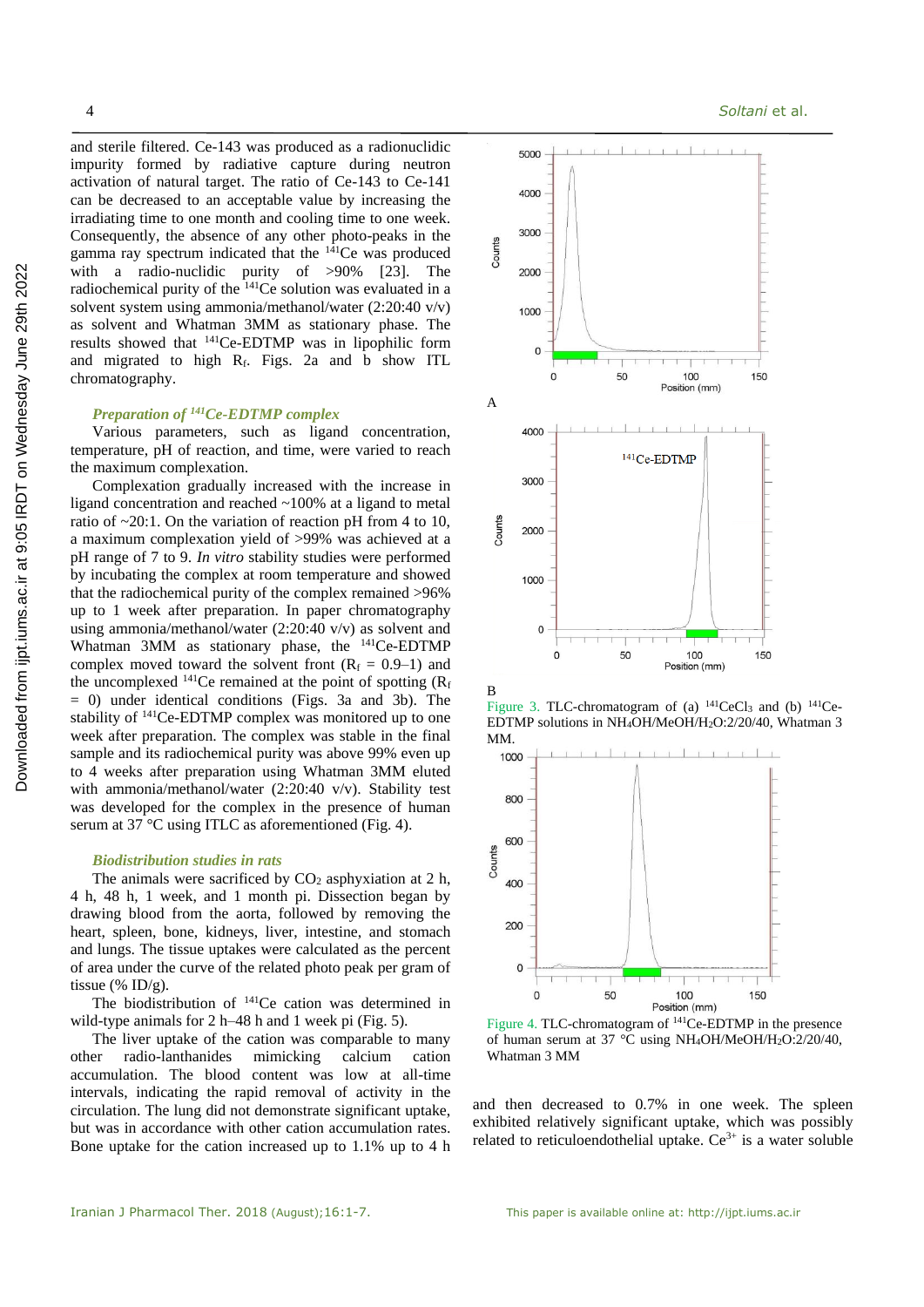

Figure 5. Percentage of injected dose per gram (ID/g %) of free <sup>141</sup>Ce in wild-type rat tissues at 2 h, 4 h, 24 h, 48 h and 1 week postinjection

cation; therefore, kidney possesses an important role in excretion via urine.

The distribution of injected dose in rat organs up to one month pi of  $^{141}$ Ce-EDTMP (3.7 MBq/100 μl or 100 μCi/100 μl) solution was determined. Based on the results, the major portion of the injected activity was extracted from blood circulation into bones. The results of the biodistribution studies are shown in Fig. 6 and revealed significant uptake in skeleton within less than 4 h pi.

two compounds. <sup>141</sup>Ce-EDTMP was washed out from the circulation sooner than the free radionuclide. Figures 4 and 5 show that the clearance of the species occurred after 24 h in both cases.

<sup>141</sup>Ce-EDTMP was rapidly taken up into the bones 2 h after administration and retained almost constantly up to 1 month, whereas the free <sup>141</sup>Ce uptake decreased in one week and reached a minimum value less than that of 141Ce-EDTMP. This result may be attributed to the affinity of the lanthanide ions to the bone because of their similarity to the

The blood wash-out mechanisms were different for the



Figure 6. Percentage of injected dose per gram (ID/g %) of <sup>141</sup>Ce-EDTMP in wild-type rat tissues at 2 h, 4 h, 24 h, 48 h, 1 week and 1 month post-injection.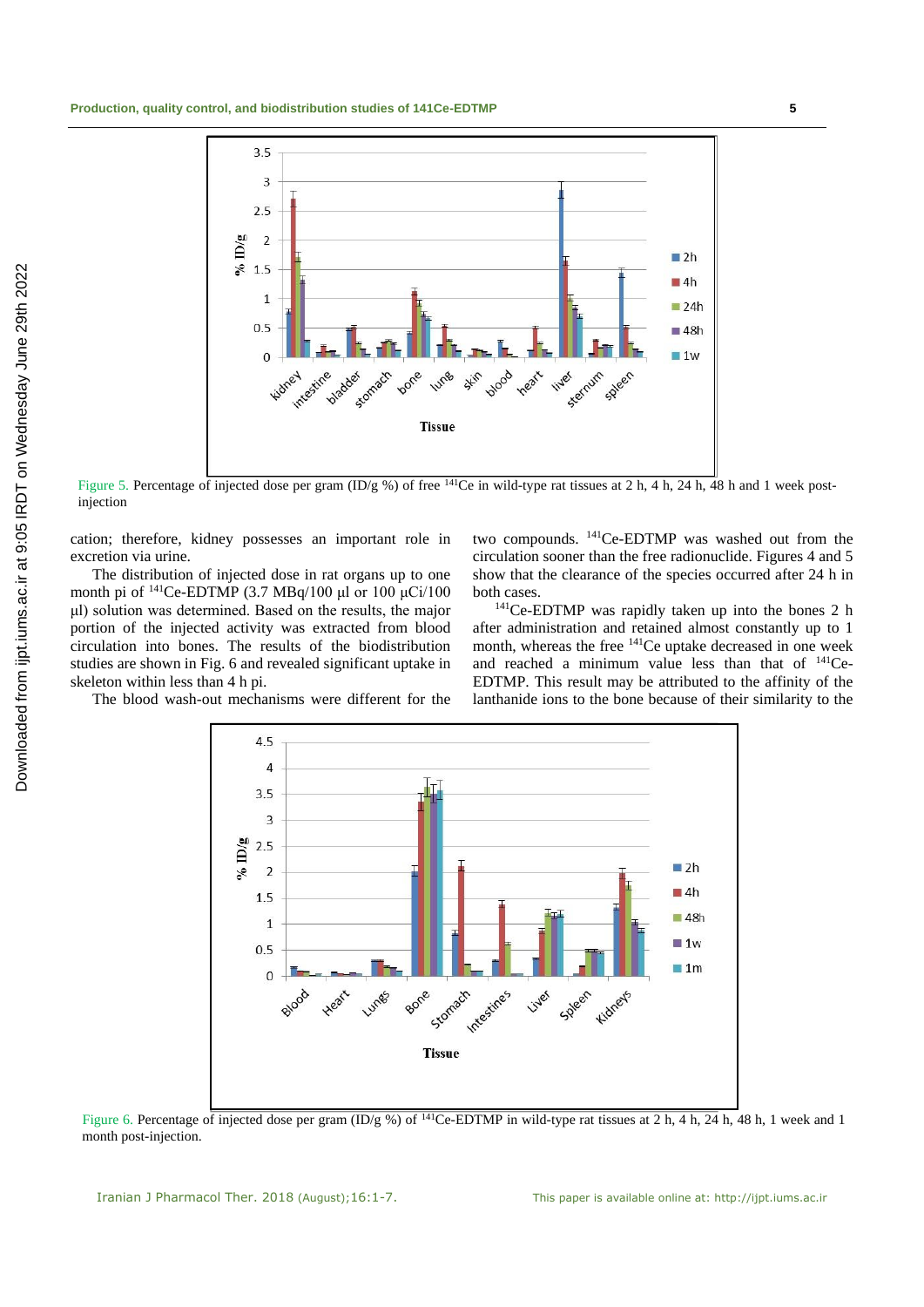6 *Soltani* et al.

calcium cation. However, the affinity of the phosphonate complex to the bone was more than that of the free ion; therefore, the free cation was released from the bone structure faster than <sup>141</sup>Ce-EDTMP.

As previously mentioned, <sup>141</sup>Ce-EDTMP was rapidly taken up into the bones and the trapping continued until almost no blood circulation activity and kidney excretion could be observed. Fig. 4 shows that the washed-out activity of free cation was higher than that of the complexed isotope.

A major difference in liver uptake was observed for the two species. <sup>141</sup>Ce-EDTMP exhibited almost no significant accumulation in the liver, which is a major advantage as a therapeutic radiopharmaceutical because of the possibility of increasing the maximum injectable dose. By contrast, free <sup>141</sup>Ce accumulated in the liver as a free cation being transferred by serum metalloproteins. A hepatobilliary excretion route may reduce the liver accumulation after 4 h.

A major difference in spleen uptake was also observed for the two species  $(141Ce-EDTMP)$  and free  $141Ce$  cation). <sup>141</sup>Ce-EDTMP exhibited almost no accumulation in the spleen, which can be a major advantage as a therapeutic radiopharmaceutical because of the possibility of increasing the maximum injectable dose, whereas free  $^{141}Ce$ accumulated in the spleen during the first 2 h pi.

Activity was retained in the skeleton until 30 d pi up to which time the biodistribution studies were continued.

#### *Imaging studies*

Figure 7 shows the scintigraphic images of the wild-type rats recorded at 72 h pi of <sup>141</sup>Ce-EDTMP. The complex was mostly washed out from the circulation in the first few hours, and the uptake of activity in the skeleton was observed within the first hours of injection. The images show that  $^{141}$ Ce-EDTMP was trapped in bone tissues, especially in vertebra and thigh bones, and insignificant activity was accumulated in other tissues. The initially accumulated activity in the kidneys had completely cleared, and no uptake was observed in any of the non-target organs. Only skeletal uptake was visible, indicating the complete retention of activity.

#### **DISCUSSION**

Several factors, including the difficulty in transporting short-lived radiopharmaceuticals (<sup>153</sup>Sm-EDTMP, <sup>186</sup>Re-HEDP), higher cost, and limited capacity for producing radionuclide ( $^{89}Sr$  in  $^{89}SrCl<sub>2</sub>$ ), minimize the usage of radiopharmaceutical agents in bone metastasis treatment. Patients with limited skeletal involvement (e.g., those with higher performance status and those with predominant osteoblastic lesions on bone scintigraphy) demonstrate greater pain relief with a longer duration [2]. We focused our effort on developing <sup>141</sup>Ce-labeled agents as a proper alternative to  ${}^{89}$ SrCl<sub>2</sub>. No extensive radiochemical processing is required to produce  $141$ Ce in the radionuclidically pure form because the target used is inexpensive and the resultant product has acceptable radionuclidic purity for animal studies.

Irradiation of natural cerium nitrate salt for 7 d produced 0.3–0.4 mCi/mg of <sup>141</sup>Ce with a flux density of  $4-5 \times 10^{13}$ neutrons/cm<sup>2</sup> .s. EDTMP ligand was synthesized in-house, and the structure was determined using authentic spectroscopic methods. <sup>141</sup>Ce-EDTMP and <sup>141</sup>CeCl<sub>3</sub> preparations were administered to normal rats, and related biodistribution data were monitored 2 h to 1 month for the prepared formulation and 1 week for the uncomplexed formulation, which later showed at least 70% accumulation of the drug in the bone tissues. SPECT image was taken 72 h pi from wild-type rats injected with <sup>141</sup>Ce-EDTMP and  $141$ CeCl<sub>3</sub>. The biodistribution data were consistent with the scarification data. A comparative accumulation study for



Figure 7. SPECT image of <sup>141</sup>Ce-EDTMP 72 h post-injection